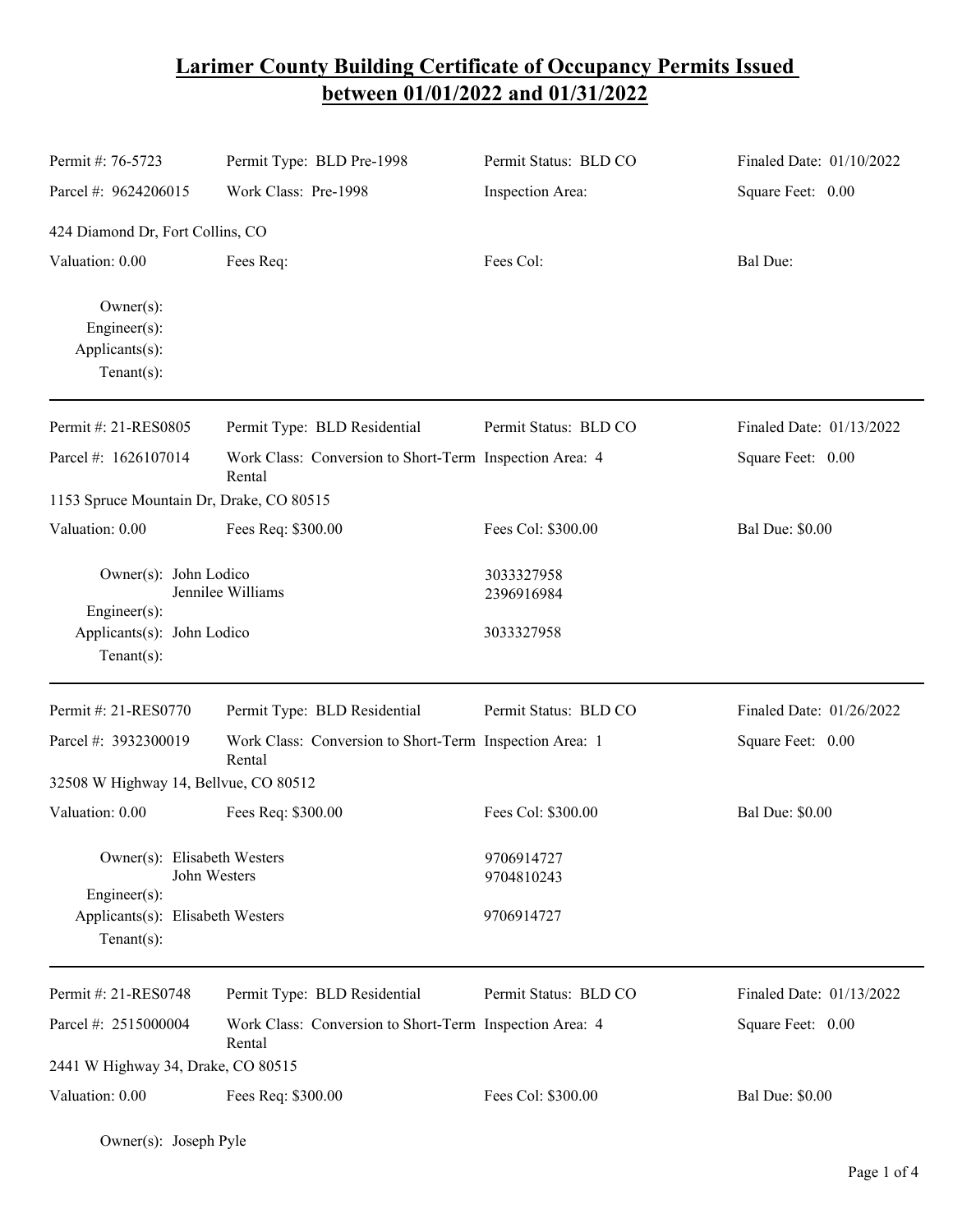| Permit #: 21-RES0741                                                                                      | Permit Type: BLD Residential                                      | Permit Status: BLD CO                  | Finaled Date: 01/03/2022 |  |
|-----------------------------------------------------------------------------------------------------------|-------------------------------------------------------------------|----------------------------------------|--------------------------|--|
| Parcel #: 3516406008                                                                                      | Work Class: Conversion to Short-Term Inspection Area: 4<br>Rental |                                        | Square Feet: 0.00        |  |
| 2760 Fall River Rd B8, Estes Park, CO 80517                                                               |                                                                   |                                        |                          |  |
| Valuation: 0.00                                                                                           | Fees Req: \$300.00                                                | Fees Col: \$300.00                     | <b>Bal Due: \$0.00</b>   |  |
| Owner(s): Vinod Vijayarajan<br>Engineer $(s)$ :                                                           |                                                                   | 720-883-5967                           |                          |  |
| Applicants(s): Vinod Vijayarajan<br>Tenant $(s)$ :                                                        |                                                                   | 720-883-5967                           |                          |  |
| Permit #: 21-RES0792                                                                                      | Permit Type: BLD Residential                                      | Permit Status: BLD CO                  | Finaled Date: 01/11/2022 |  |
| Parcel #: 3403307019                                                                                      | Work Class: Conversion to Short-Term Inspection Area: 4<br>Rental |                                        | Square Feet: 0.00        |  |
| 2965 Eaglecliff Dr, Estes Park, CO 80517                                                                  |                                                                   |                                        |                          |  |
| Valuation: 0.00                                                                                           | Fees Req: \$300.00                                                | Fees Col: \$300.00                     | <b>Bal Due: \$0.00</b>   |  |
| Owner(s): * Davis Family Revocable Trust                                                                  |                                                                   | 5732684908                             |                          |  |
| Engineer(s):<br>Applicants(s): Richard Chiappe<br>Tenant $(s)$ :                                          |                                                                   | 9705862181                             |                          |  |
| Permit #: 16-RES0312                                                                                      | Permit Type: BLD Residential                                      | Permit Status: BLD CO                  | Finaled Date: 01/18/2022 |  |
| Parcel #: 1428214193                                                                                      | Work Class: New                                                   | Inspection Area: 4                     | Square Feet: 4,226.00    |  |
| 178 Cree Ct, Lyons, CO 80540                                                                              |                                                                   |                                        |                          |  |
| Valuation: 252,431.00                                                                                     | Fees Req: \$8,130.08                                              | Fees Col: \$8,130.08                   | <b>Bal Due: \$0.00</b>   |  |
| Owner(s): Grady Halamicek<br>Engineer(s): Jason Baker<br>Applicants(s): Grady Halamicek<br>Tenant $(s)$ : |                                                                   | 3038342588<br>9702781909<br>3038342588 |                          |  |
| Permit #: 20-RES0610                                                                                      | Permit Type: BLD Residential                                      | Permit Status: BLD CO                  | Finaled Date: 01/13/2022 |  |
| Parcel #: 2936214001                                                                                      | Work Class: New                                                   | Inspection Area: 5                     | Square Feet: 4,400.00    |  |
| 14 Mummy View Ct, Livermore, CO 80536                                                                     |                                                                   |                                        |                          |  |
| Valuation: 297,100.80                                                                                     | Fees Req: \$10,431.35                                             | Fees Col: \$10,431.35                  | <b>Bal Due: \$0.00</b>   |  |
| Owner(s): Martha Wermers<br><b>Bryan Wermers</b>                                                          |                                                                   | 3038704978<br>3038704978               |                          |  |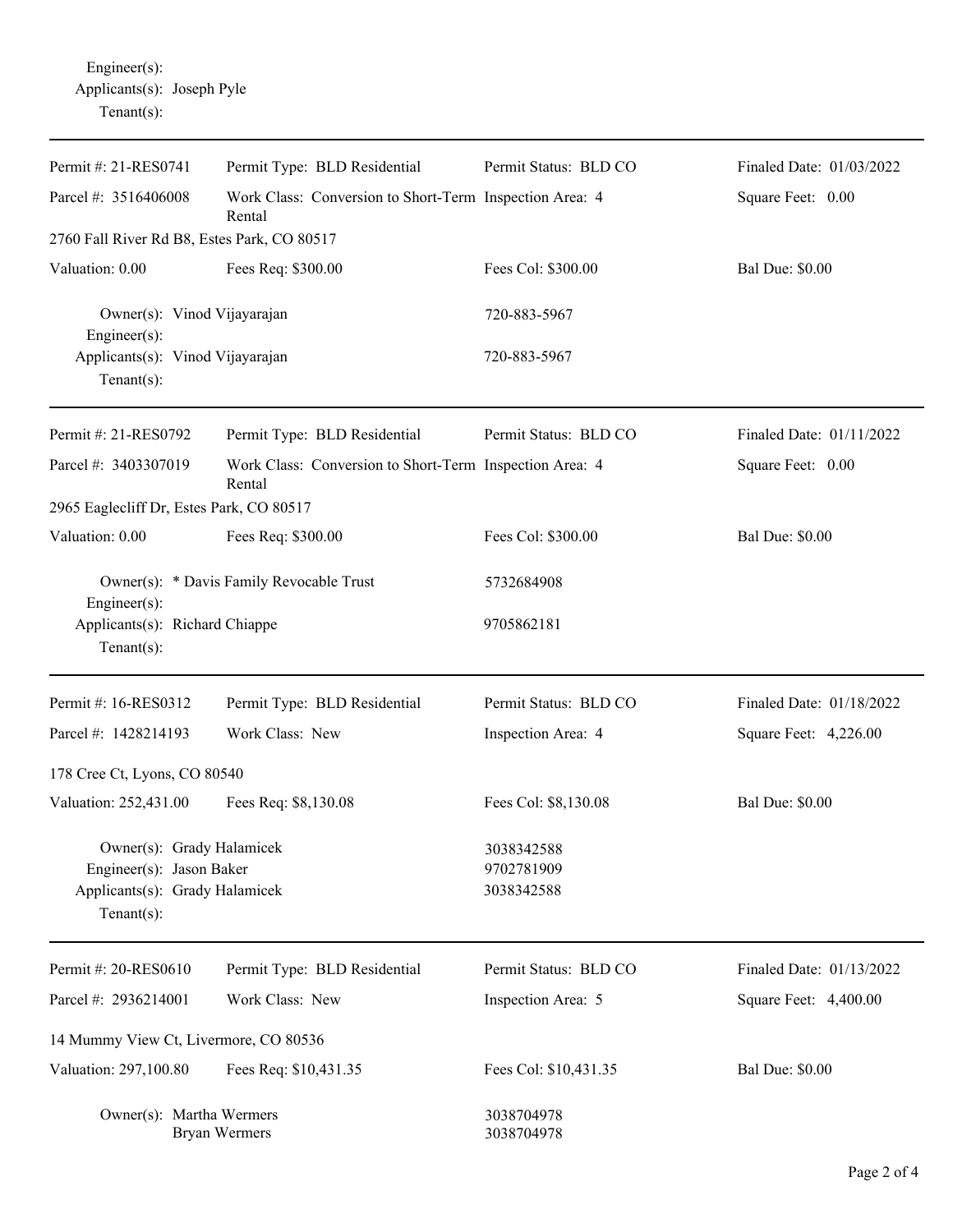| Permit #: 20-RES0239                                                                                        | Permit Type: BLD Residential | Permit Status: BLD CO                                | Finaled Date: 01/28/2022 |  |  |  |  |
|-------------------------------------------------------------------------------------------------------------|------------------------------|------------------------------------------------------|--------------------------|--|--|--|--|
| Parcel #: 9435309010                                                                                        | Work Class: New              | Inspection Area: 3                                   | Square Feet: 8,687.00    |  |  |  |  |
| 821 Buehler Acres Dr, Berthoud, CO 80513                                                                    |                              |                                                      |                          |  |  |  |  |
| Valuation: 1,000,000.00                                                                                     | Fees Req: \$24,544.07        | Fees Col: \$24,544.07                                | <b>Bal Due: \$0.00</b>   |  |  |  |  |
| Owner(s): Diane Vaswig<br>Engineer(s): Christopher Viehman<br>Applicants(s): Diane Vaswig<br>$Tenant(s)$ :  |                              | 303-775-3153<br>3038579280<br>303-775-3153           |                          |  |  |  |  |
| Permit #: 18-RES0690                                                                                        | Permit Type: BLD Residential | Permit Status: BLD CO                                | Finaled Date: 01/21/2022 |  |  |  |  |
| Parcel #: 9435309004                                                                                        | Work Class: New              | Inspection Area: 3                                   | Square Feet: 19,418.00   |  |  |  |  |
| 606 Buehler Acres Dr, Berthoud, CO 80513                                                                    |                              |                                                      |                          |  |  |  |  |
| Valuation: 1,200,000.00                                                                                     | Fees Req: \$23,536.41        | Fees Col: \$23,536.41                                | <b>Bal Due: \$0.00</b>   |  |  |  |  |
| Owner(s): Robert Vandenberghe<br>Engineer(s):<br>Applicants(s): Robert Vandenberghe<br>$Tenant(s)$ :        | Sabrina Vandenberghe         | 9706912366<br>9706912366<br>9706912366               |                          |  |  |  |  |
| Permit #: 20-RES0145                                                                                        | Permit Type: BLD Residential | Permit Status: BLD CO                                | Finaled Date: 01/28/2022 |  |  |  |  |
| Parcel #: 0421105028                                                                                        | Work Class: New              | Inspection Area: 3                                   | Square Feet: 3,289.00    |  |  |  |  |
| 217 Lakritz St, Berthoud, CO 80513                                                                          |                              |                                                      |                          |  |  |  |  |
| Valuation: 200,000.00                                                                                       | Fees Req: \$10,136.88        | Fees Col: \$10,136.88                                | <b>Bal Due: \$0.00</b>   |  |  |  |  |
| Owner(s): Tamra Serbousek<br>Engineer(s): David Bangs<br>Applicants(s): Lawrence Serbousek<br>$Tenant(s)$ : | Lawrence Serbousek           | 3035701849<br>3035701849<br>9703088221<br>3035701849 |                          |  |  |  |  |
| Permit #: 21-RES0186                                                                                        | Permit Type: BLD Residential | Permit Status: BLD CO                                | Finaled Date: 01/24/2022 |  |  |  |  |
| Parcel #: 2623209023                                                                                        | Work Class: New              | Inspection Area: 4                                   | Square Feet: 3,966.00    |  |  |  |  |
| 1241 Copper Hill Rd, Glen Haven, CO 80532                                                                   |                              |                                                      |                          |  |  |  |  |
| Valuation: 590,000.00                                                                                       | Fees Req: \$8,352.52         | Fees Col: \$8,352.52                                 | <b>Bal Due: \$0.00</b>   |  |  |  |  |